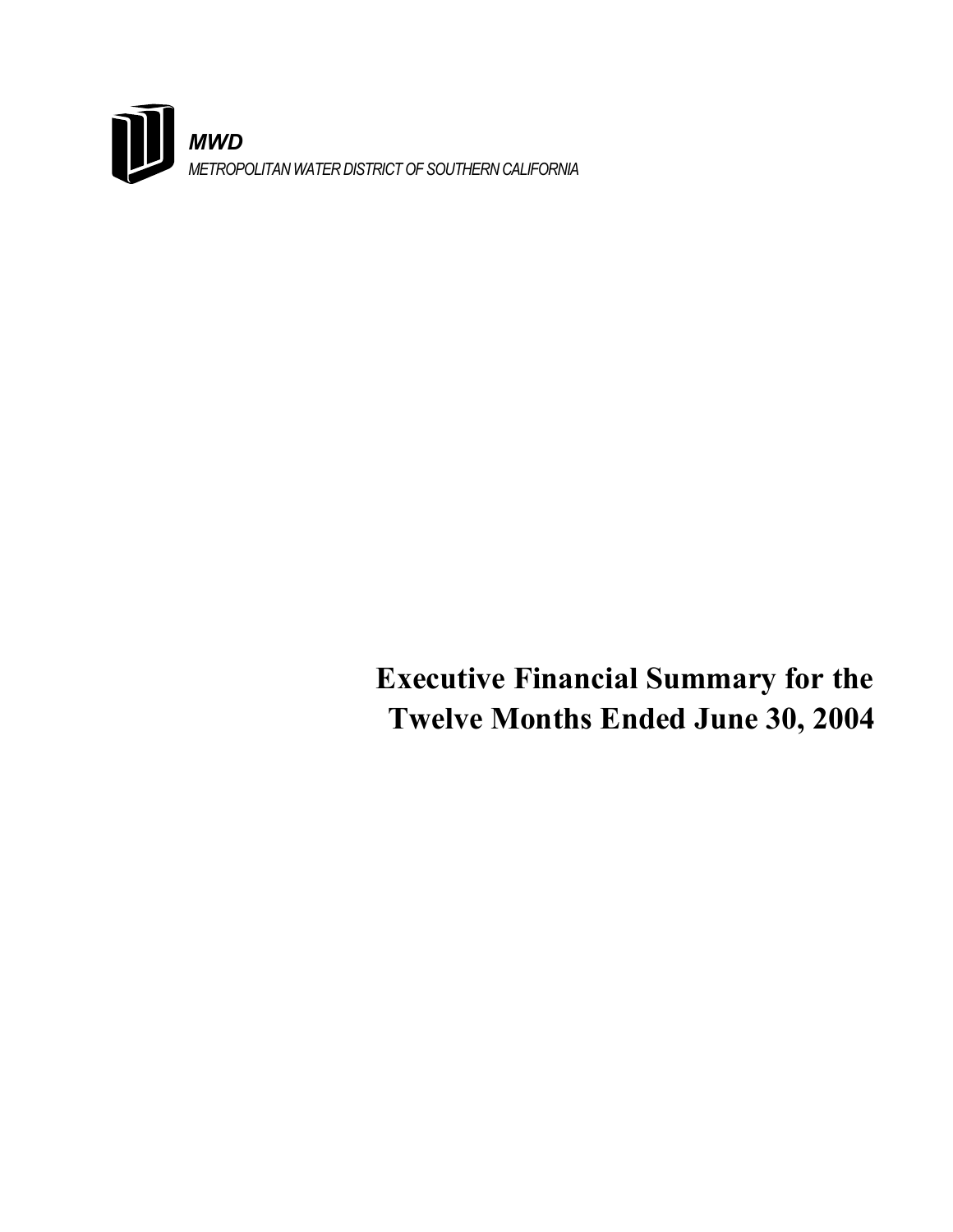# **Executive Financial Summary Table of Contents June 30, 2004**

 Page No. **Summary** 1 **[Comparative Statements of Operations 3](#page-4-0)**  *Comparative Balance Sheets* 4 *Cash and Investments* 5  **Estimate vs. Actual: Statement of Operations 6 6  [O&M, Cost of Water and Capital Investment Plan 7](#page-8-0)  [O&M Fixed and Variable 8](#page-9-0)  Construction Activities** 9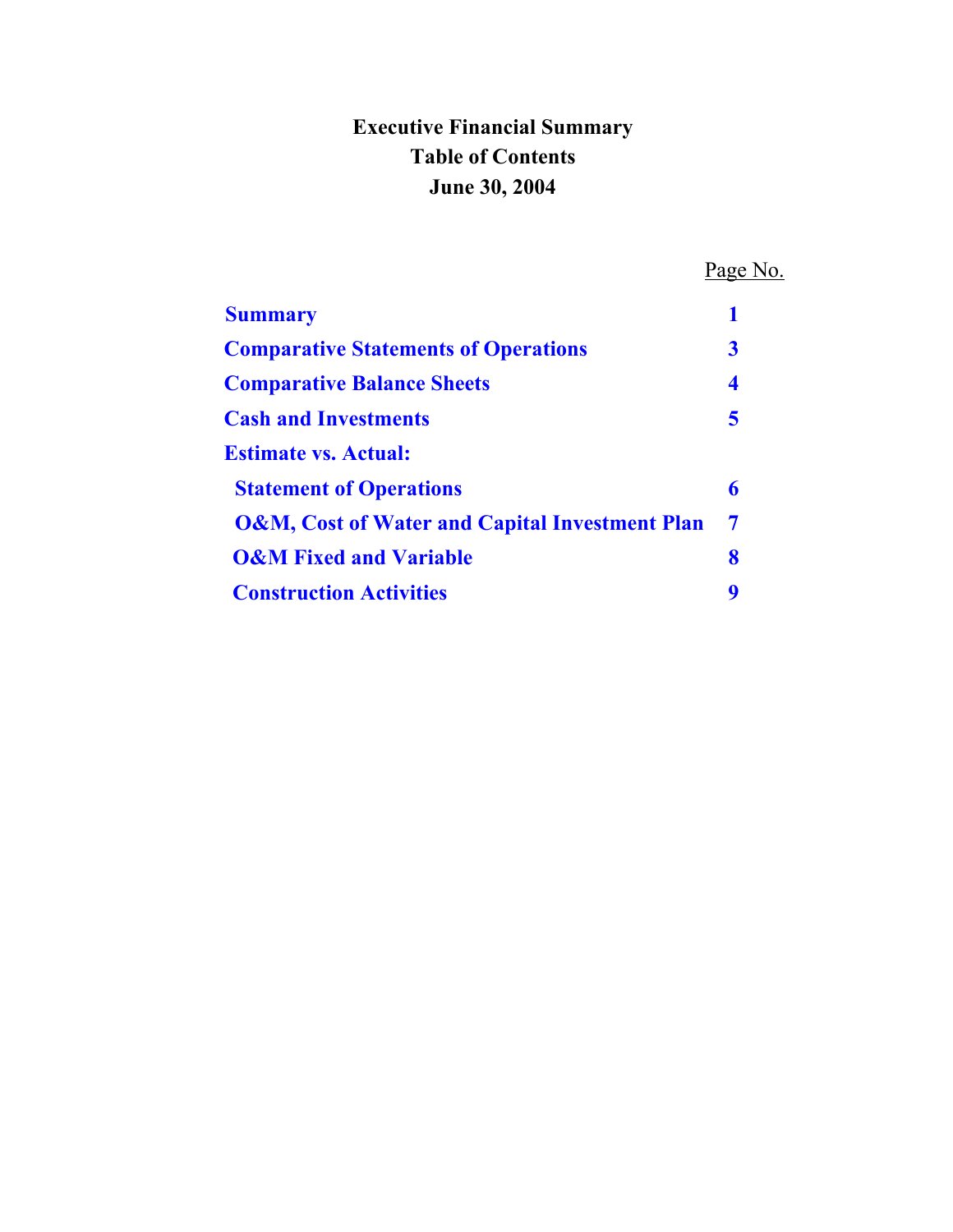### <span id="page-2-0"></span>**Executive Financial Summary for the Twelve Months Ended June 30, 2004**

### **[Comparative Statements of Operations \(page 3\) – Accrual Basis](#page-4-0)**

Net Income of \$227.0 million was \$52.0 million higher than last year's net income of \$175.0 million. Included in this variance were \$72.4 million of higher operating revenues and \$1.9 million less of operating expenses offset by \$22.3 million of lower other incomenet. These items are further described below.

Operating revenues for the twelve months ended June 30, 2004 totaled \$1,017.2 million, which was \$72.4 million higher than prior year operating revenues of \$944.9 million. The increase was due to \$51.9 million higher water sales, \$14.2 million for the new capacity charge that became effective January 1, 2003 and \$6.3 million higher power sales and other. For the twelve months ended June, sales volumes were 2,417.7 thousand acre-feet (TAF), compared to prior year's 2,271.6 TAF. Power and other sales were higher primarily due to \$5.3 million of exchange revenues from San Diego/ IID and Tijuana deliveries.

Operating expenses of \$793.4 million were \$1.9 million less than last year. Cost of water is \$59.0 million less due primarily to \$53.1 million of SWP credits reflected in the current year expense and lower average cost of water, reflecting the lower power costs. Offsetting this favorable variance were the \$36.3 million member agency distribution, which was classified as a current year expense, and a refund of \$11.2 million to LADWP for correction of a meter error. Additionally, operations and maintenance expenses were \$8.5 million more than last year due to \$5.8 million of higher labor costs reflecting the negotiated labor contracts; \$4.9 million higher outside non-professional services (primarily security); and \$4.0 million higher water treatment, chemical and sludge handling and utility costs, partially offset by \$3.3 million lower insurance costs.

Other Income-Net of \$3.2 million was \$22.3 million less than last year. This variance was due primarily to \$32.0 million less of investment income, which includes \$19.1 million less in fair value adjustments and \$13.0 million of lower interest earnings and gains reflecting current economic conditions. Partially offsetting this unfavorable variance was \$6.1 million less in bond interest expense due to various defeasances and refinancings of Metropolitan's debt.

### **[Comparative Balance Sheets \(page 4\)](#page-5-0)**

At June 30, 2004 assets totaled \$9.3 billion, which was \$337.5 million higher than June 30, 2003. Property, Plant and Equipment-Net was \$236.9 million higher, due to construction progress on the Inland Feeder, the Oxidation Retrofit programs, Skinner Filtration Plant Improvements program, the Lake Mathews Outlet Facilities, San Diego Pipeline 6, CRA Conveyance Reliability program and Diamond Valley Lake Recreation plan. Accounts Receivables were \$80.7 million more due to increased water sales in May and June 2004. Cash and Investments were \$26.6 million higher than the prior year due primarily to the issuance of \$200.0 million of new debt in September 2003 offset by the transfer of \$43.0 million Employees' Deferred Compensation monies to an outside administrator.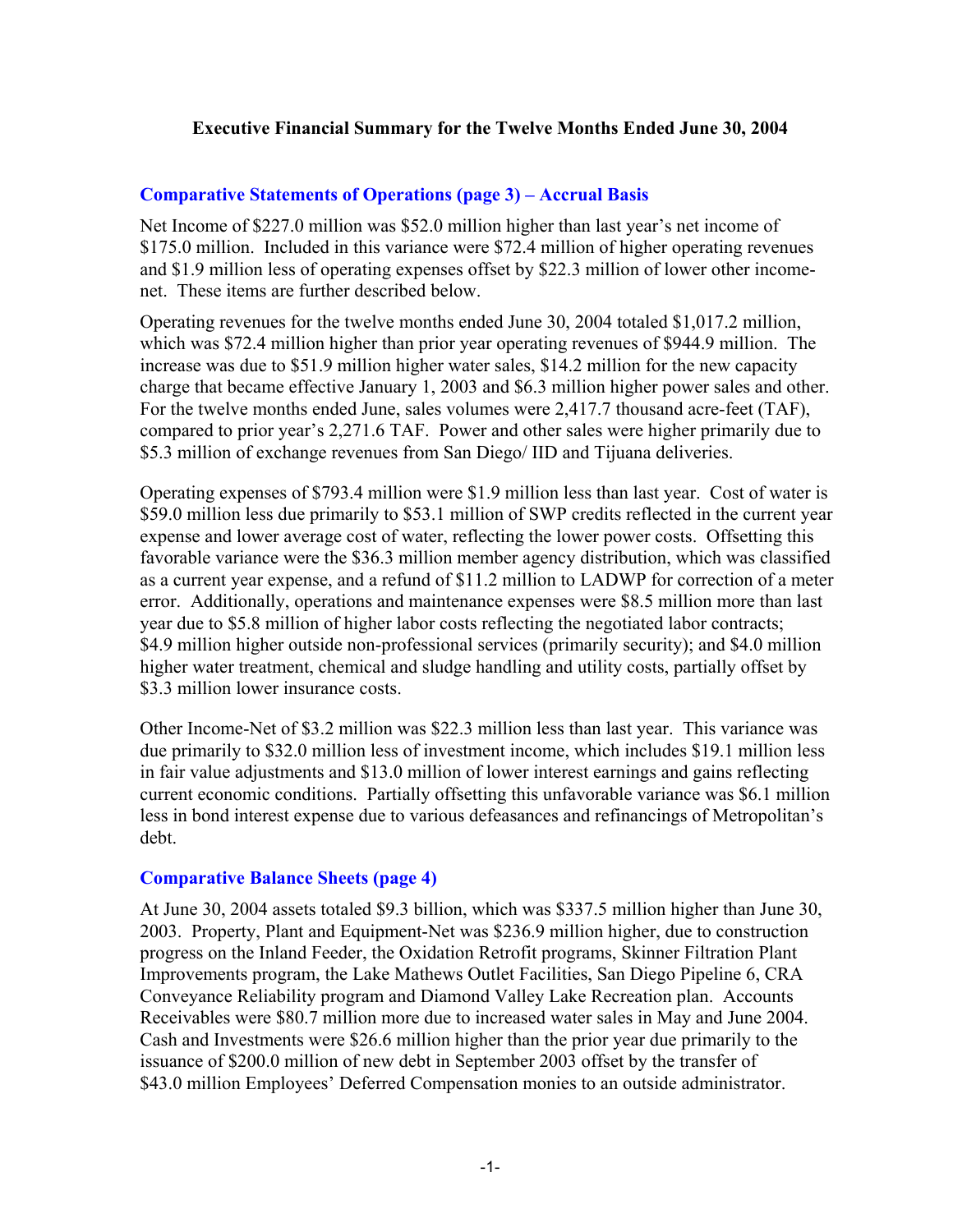Liabilities totaled \$4.0 billion at June 30, 2004, which was \$111.0 million more than the prior year. This increase was due primarily to a \$168.2 million net increase in long-term debt resulting from \$200.0 million of new debt issued September 2003 and a \$20.0 million State Revolving Loan, partially offset by principal paydowns, refundings and cash defeasance. Offsetting this net increase in debt was \$22.1 million less in State Water Project Obligations due primarily to \$15.7 million of lower variable power costs, \$10.1 million in lower OMP&R offset by \$6.7 million higher capital costs. Additionally, Trust Funds were \$32.8 million less than the prior year reflecting the transfer of Employee Deferred Compensation monies to an outside trustee.

### **[Estimate vs. Actual for the Twelve Months Ended June 30, 2004 \(page 6\) – Accrual Basis](#page-7-0)**

Operating revenues of \$1,017.2 million were \$54.9 million greater than estimate, due primarily to \$44.9 million of higher than estimated water sales. Water sales volumes totaled 2417.7 TAF, compared to an estimate of 2,263.1 TAF. Additionally, the \$5.3 million of exchange revenues from San Diego/ IID and Tijuana deliveries were unbudgeted.

Operating expenses of \$793.4 million were \$29.9 million less than the estimate of \$823.4 million due to \$48.2 million in lower cost of water, \$22.8 million in lower O&M costs and \$5.4 million in lower water management program costs. The lower cost of water was primarily due to \$53.1 million of credits for prior year power and water costs, which was not included in the estimate. O&M costs included \$10.1 million of lower than estimate water treatment, utility and sludge removal costs due to better than anticipated influent water quality, resulting in lower than anticipated chemical usage; lower than estimated chemical contract prices; lower than anticipated water flows and pumping demands; and \$4.3 million of lower non-professional services due to the delay in entering into various maintenance contracts. Water management costs were \$5.4 million less than estimate due to delays in starting projects or less than anticipated activity on certain projects. Offsetting these favorable variances were the \$36.3 million member agency distribution, classified as an expense in the current year, and the \$11.2 million LADWP refund resulting from the correction of a meter error.

Other Income-Net of \$3.2 million was \$38.9 million less than the estimate of \$42.1 million primarily due to \$33.0 million lower than anticipated investment income. This unfavorable variance was the result of (\$18.1) million in fair value adjustment, which was not part of our estimated amount, and actual interest was \$14.9 million lower than originally estimated.

## **[Estimate vs. Actual: Construction Activity \(page 9\) – Accrual Basis](#page-10-0)**

Construction costs for the twelve months ended June 30, 2004 totaled \$264.2 million, which was \$33.2 million under estimate. These lower than expected costs were attributed to delays in awarding or negotiating contracts and other scheduling issues as well as delays to the Inland Feeder project due to the flooding in late December 2003, partially offset by accelerated spending on the Oxidation Retrofit programs.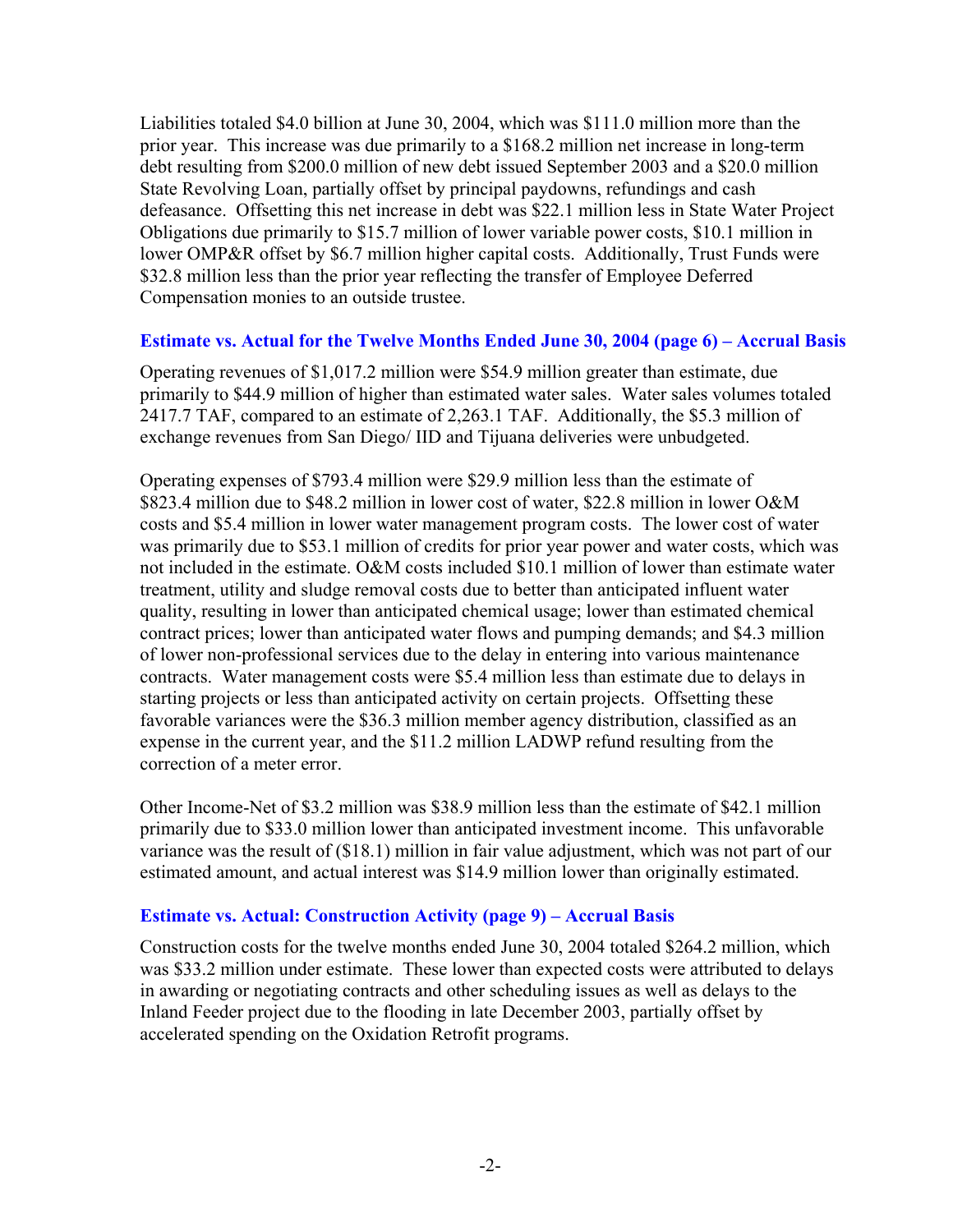#### **Comparative Statements of Operations - Accrual Basis (Dollars in millions)**

<span id="page-4-0"></span>

|                                    |             | <b>June 30,</b> | For the Twelve Months Ended | Favorable/<br>(Unfavorable) |
|------------------------------------|-------------|-----------------|-----------------------------|-----------------------------|
|                                    | 2004        |                 | 2003                        | Variance                    |
| <b>Operating Revenues:</b>         |             |                 |                             |                             |
| <b>Water Sales</b>                 | \$<br>886.8 | \$              | 834.9                       | \$<br>51.9                  |
| <b>RTS</b>                         | 80.0        |                 | 80.0                        | (0.0)                       |
| Capacity Charge                    | 22.1        |                 | 7.9<br>(1)                  | 14.2                        |
| Power Sales and Other              | 28.3        |                 | 22.0                        | 6.3                         |
| <b>Total Operating Revenues</b>    | 1,017.2     |                 | 944.9                       | 72.4                        |
| <b>Operating Expenses:</b>         |             |                 |                             |                             |
| Cost of Water                      | 242.5       |                 | 301.5                       | 59.0                        |
| Operations & Maintenance           | 263.5       |                 | 254.9                       | (8.5)                       |
| Water Management Programs, Net     | 38.3        |                 | 35.3                        | (3.0)                       |
| Member Agency Distributions/Refund | 47.5<br>(2) |                 |                             | (47.5)                      |
| Depreciation & Amortization        | 201.7       |                 | 203.6                       | 1.9                         |
| <b>Total Operating Expenses</b>    | 793.4       |                 | 795.3                       | 1.9                         |
| <b>Net Operating Income</b>        | 223.8       |                 | 149.5                       | 74.3                        |
| Other Income (Expense):            |             |                 |                             |                             |
| Net Taxes/Annexations              | 96.7        |                 | 94.0                        | 2.7                         |
| Investment Income                  | 10.2        |                 | 42.2                        | (32.0)                      |
| <b>Bond Interest Expense</b>       | (100.9)     |                 | (107.1)                     | 6.1                         |
| Other                              | (2.8)       |                 | (3.6)                       | 0.8                         |
| Total Other Income - Net           | 3.2         |                 | 25.5                        | (22.3)                      |
| <b>Net Income</b>                  | \$<br>227.0 | \$              | 175.0                       | \$<br>51.9                  |

#### **Notes:**

**(1)** The first month with a capacity charge was January 2003 (component of new rate structure).

**(2)** Includes \$36.3 million of member agency distribution and \$11.2 million refund to LADWP relating to a meter error.

| <b>Sales Statistics:</b>                                                          |               |               |       |  |
|-----------------------------------------------------------------------------------|---------------|---------------|-------|--|
| Water Sales (TAF)                                                                 | 2.417.7       | 2,271.6       | 146.0 |  |
| Wheeling (TAF)                                                                    | 21.0          |               | 21.0  |  |
| Hydroelectric Power Sales (mWh)                                                   | 482.2         | 452.3         | 29.9  |  |
| <b>Ratios:</b>                                                                    |               |               |       |  |
| Operating (Operating Expense* divided by Operating Revenue)                       | 53.5 %        | 62.6 %        |       |  |
| * Excludes depreciation/amortization and member agency distribution.              |               |               |       |  |
| Revenue Bond Debt Service Coverage (rolling 12 months) - Cash Basis               |               |               |       |  |
| (Net revenues divided by annual revenue bond principal and interest requirements) | $2.47 \times$ | $3.26 \times$ |       |  |
| Totals may not foot / cross foot due to rounding.                                 |               |               |       |  |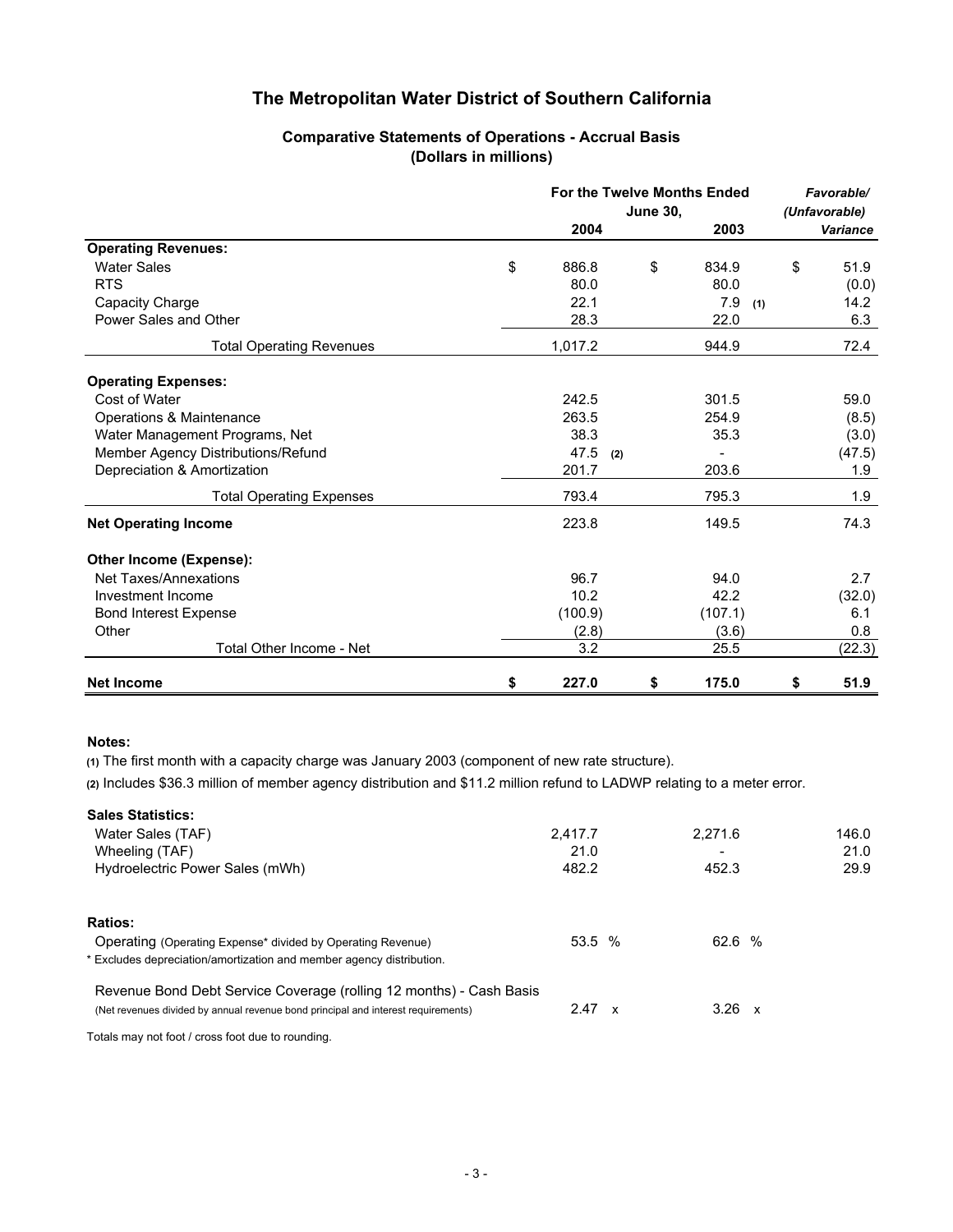# **Comparative Balance Sheets - Accrual Basis (Dollars in millions)**

<span id="page-5-0"></span>

|                                                                |               | <b>June 30,</b> |         |     | Increase/  |
|----------------------------------------------------------------|---------------|-----------------|---------|-----|------------|
|                                                                | 2004          |                 | 2003    |     | (Decrease) |
| <b>Assets:</b>                                                 |               |                 |         |     |            |
| Cash and investments at book value (1)                         | \$<br>1,096.3 | \$              | 1,069.8 | \$  | 26.6       |
| Fair Value Adjustment                                          | (4.6)         |                 | 13.7    |     | (18.3)     |
| <b>Accounts Receivable</b>                                     | 235.4         |                 | 154.7   |     | 80.7       |
| Property, Plant and Equipment, net                             | 5,965.3       |                 | 5,728.4 |     | 236.9      |
| Participation Rights, net                                      | 1,736.3       |                 | 1,731.3 |     | 4.9        |
| Deferred Charges and Water Rights                              | 197.0         |                 |         |     | 10.0       |
| Other                                                          | 97.4          |                 | 100.7   |     | (3.3)      |
| <b>Total Assets</b>                                            | \$<br>9,323.1 | \$              | 8,985.5 | \$  | 337.5      |
|                                                                |               |                 |         |     |            |
| <b>Liabilities and Equity:</b>                                 |               |                 |         |     |            |
| Long-Term Debt                                                 | \$<br>3,523.3 | \$              | 3,355.0 | \$  | 168.2      |
| <b>Off-Aqueduct Power Facilities</b>                           | 93.6          |                 | 97.8    |     | (4.1)      |
| Accounts Payable and Accrued Bond Interest                     | 112.7         |                 | 118.2   |     | (5.5)      |
| Deferred Income                                                | 17.4          |                 | 10.0    |     | 7.4        |
| <b>State Water Project Obligations</b>                         | 220.4         |                 | 242.5   |     | (22.1)     |
| <b>Trust Funds and Other</b>                                   | 75.2          |                 | 108.0   |     | (32.8)     |
| <b>Total Liabilities</b>                                       | 4,042.6       |                 | 3,931.6 |     | 111.0      |
| <b>Equity</b>                                                  | 5,280.4       |                 | 5,053.9 |     | 226.5      |
|                                                                |               |                 |         |     |            |
| <b>Total Liabilities and Equity</b>                            | \$<br>9,323.1 | \$              | 8,985.5 | -\$ | 337.5      |
|                                                                |               |                 |         |     |            |
| Debt as a percent of equity (Long-Term Debt divided by Equity) | 66.7          | %               | 66.4    | %   |            |

(1) Fair value of cash and investments was \$1,091.8 million and \$1,083.5 million at June 30, 2004 and 2003 respectively.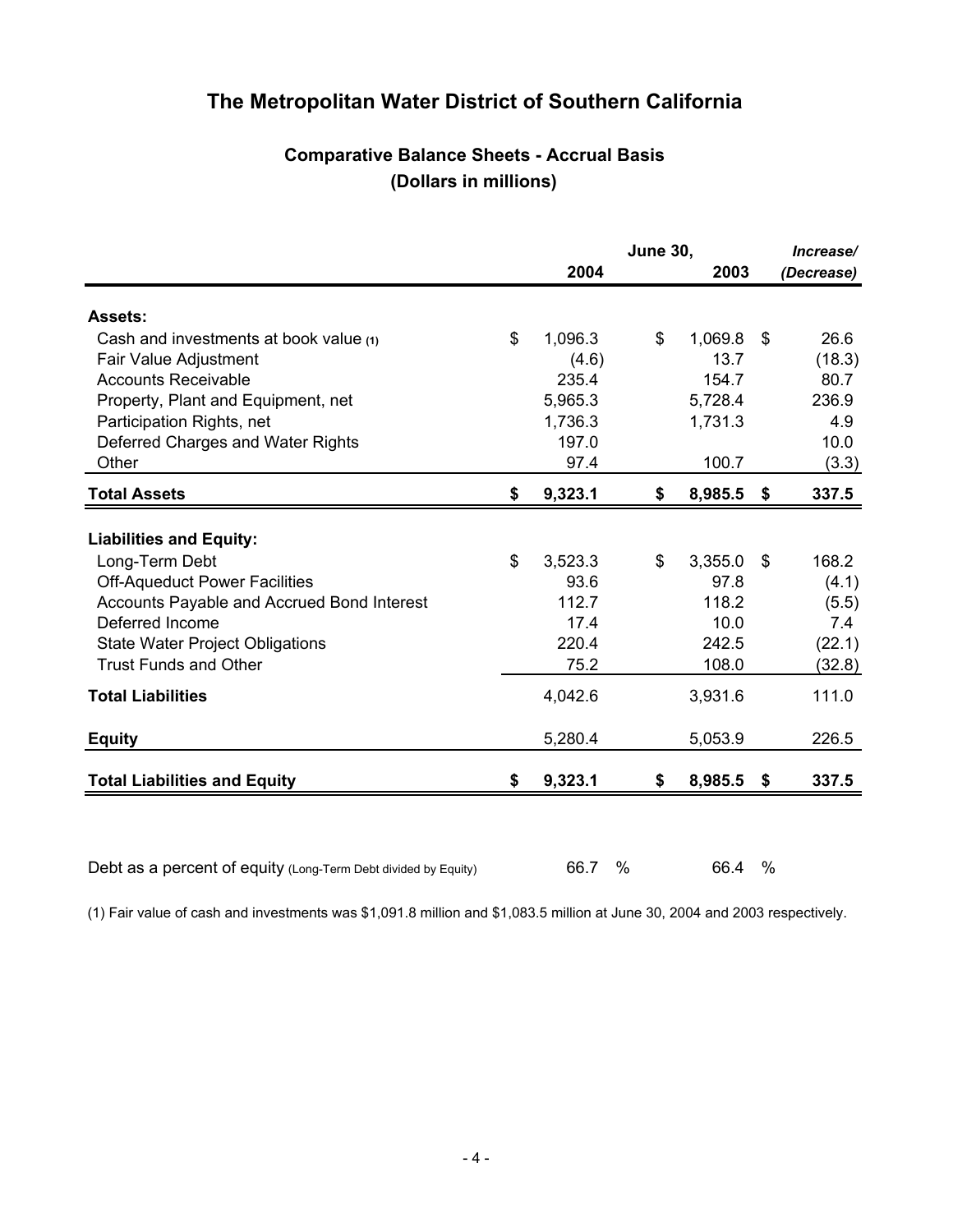# **Cash and Investments at Book Value As of June 30, 2004 (Dollars in millions)**

<span id="page-6-0"></span>

|                                      | <b>Restricted</b>  |              | <b>Unrestricted</b> | Total     |
|--------------------------------------|--------------------|--------------|---------------------|-----------|
|                                      | <b>Contractual</b> | <b>Board</b> |                     |           |
| <b>Funds Required for Operations</b> | \$122.4            | \$205.4      | \$159.3             | \$487.1   |
| <b>Debt Service Funds</b>            | 180.6              | 0.0          | 0.0                 | 180.6     |
| Construction                         | 91.2               | 0.0          | 83.5                | 174.7     |
| Stabilization Funds (1)              | 0.0                | 26.0         | 176.8               | 202.8     |
| <b>Trust &amp; Other Funds</b>       | 20.6               | 30.5         | 0.0                 | 51.1      |
| Total                                | \$414.8            | \$261.9      | \$419.7             | \$1,096.3 |

**(1)** \$26 million restricted for September 2004 cash defeasance.

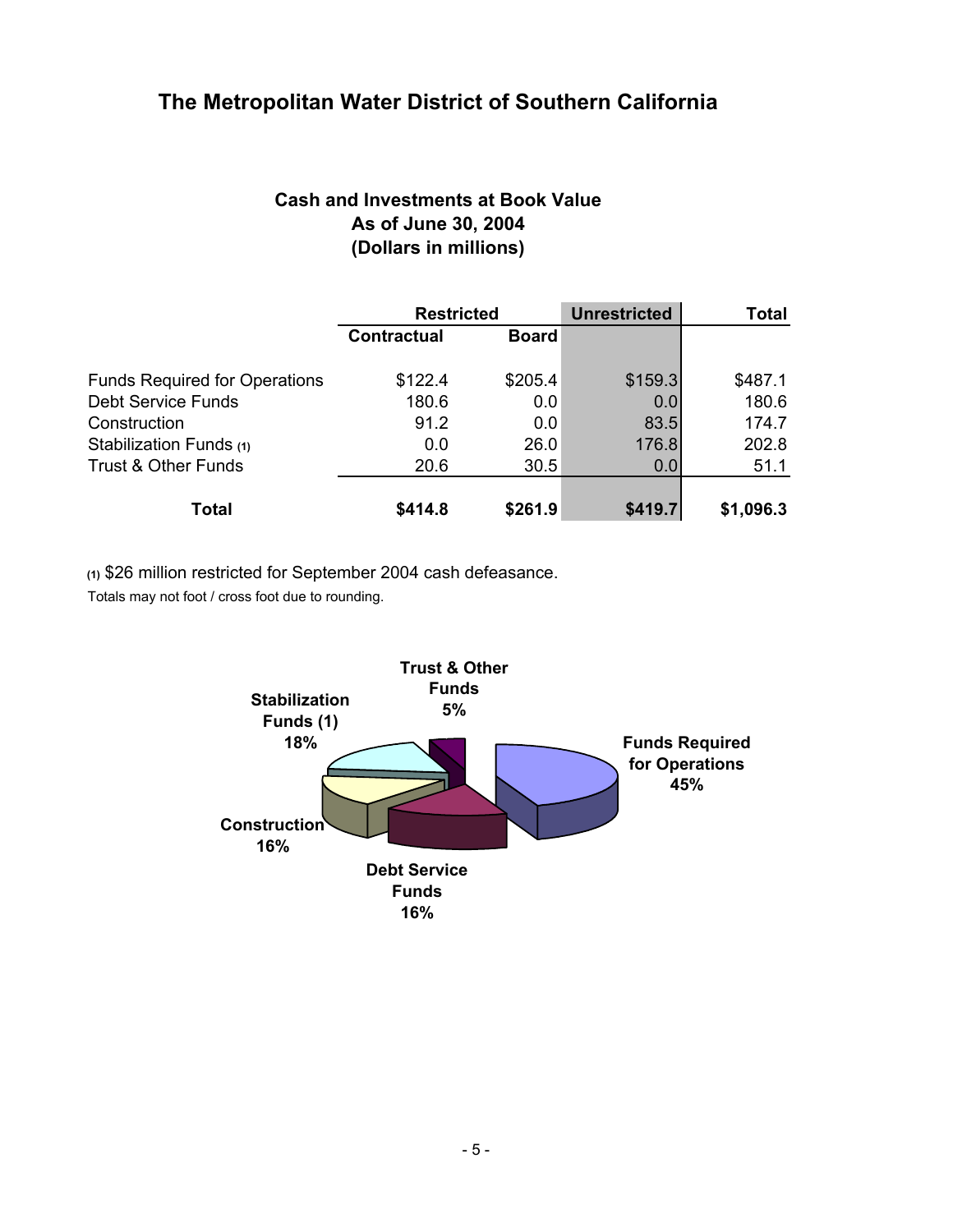# **Statement of Operations - Accrual Basis Estimate vs. Actual For the Twelve Months Ended June 30, 2004 (Dollars in millions)**

<span id="page-7-0"></span>

|                                    | <b>June 30,</b> |                 |                |               |               | Favorable/ (Unfavorable) Variance |                        |         |
|------------------------------------|-----------------|-----------------|----------------|---------------|---------------|-----------------------------------|------------------------|---------|
|                                    | 2003            |                 |                |               | from Estimate |                                   | from Prior Year Actual |         |
|                                    | <b>Actual</b>   | <b>Estimate</b> |                | <b>Actual</b> | \$            | $\frac{0}{0}$                     | \$                     | %       |
| <b>Operating Revenues</b>          |                 |                 |                |               |               |                                   |                        |         |
| <b>Water Sales</b>                 | \$<br>834.9     | \$<br>841.9     | $\mathfrak{S}$ | 886.8         | \$<br>44.9    | 5%                                | \$<br>51.9             | 6%      |
| <b>RTS</b>                         | 80.0            | 80.0            |                | 80.0          | 0.0           | 0%                                | (0.0)                  | $(0\%)$ |
| Capacity Charge (1)                | 7.9             | 22.5            |                | 22.1          | (0.4)         | (2%)                              | 14.2                   | 179%    |
| Hydroelectric Power & Misc.        | 22.0            | 17.9            |                | 28.3          | 10.4          | 58%                               | 6.3                    | 28%     |
| <b>Total Operating Revenues</b>    | 944.9           | 962.3           |                | 1,017.2       | 54.9          | 6%                                | 72.4                   | 8%      |
| <b>Operating Expenses</b>          |                 |                 |                |               |               |                                   |                        |         |
| Operations & Maintenance           | 254.9           | 286.2           |                | 263.5         | 22.8          | 8%                                | (8.5)                  | (3%)    |
| Cost of Water                      | 301.5           | 290.8           |                | 242.5         | 48.2          | 17%                               | 59.0                   | 20%     |
| Water Mgt. Programs                | 35.3            | 43.8            |                | 38.3          | 5.4           | 12%                               | (3.0)                  | (9%)    |
| <b>Member Agency Distributions</b> |                 |                 |                | 47.5          | (47.5)        | n/a                               | (47.5)                 | n/a     |
| Depreciation & Amortization        | 203.6           | 202.6           |                | 201.7         | 0.9           | 0%                                | 1.9                    | 1%      |
| <b>Total Operating Expenses</b>    | 795.3           | 823.4           |                | 793.4         | 29.9          | 4%                                | 1.9                    | $0\%$   |
| <b>Operating Income</b>            | 149.5           | 138.9           |                | 223.8         | 84.8          | 61%                               | 74.3                   | 50%     |
| <b>Other Income/(Expense)</b>      |                 |                 |                |               |               |                                   |                        |         |
| Net Taxes/Annexations              | 94.0            | 95.6            |                | 96.7          | 1.1           | $1\%$                             | 2.7                    | 3%      |
| Investment Income                  | 42.2            | 43.2            |                | 10.2          | (33.0)        | (76%)                             | (32.0)                 | (76%)   |
| <b>Bond Interest Expense</b>       | (107.1)         | (96.7)          |                | (100.9)       | (4.2)         | (4%)                              | 6.1                    | 6%      |
| Other                              | (3.6)           |                 |                | (2.8)         | (2.8)         | n/a                               | 0.8                    | (23%)   |
|                                    | 25.5            | 42.1            |                | 3.2           | (38.9)        | (92%)                             | (22.3)                 | (88%)   |
| <b>Net Income</b>                  | \$<br>175.0     | \$<br>181.0     | \$             | 227.0         | \$<br>45.9    | 25%                               | \$<br>51.9             | 30%     |
| <b>Sales Statistics</b>            |                 |                 |                |               |               |                                   |                        |         |
| Water Sales (TAF)                  | 2,271.6         | 2,263.1         |                | 2,417.7       | 154.6         | 7%                                | 146.0                  | 6%      |

#### **Twelve Months Ended June 30, 2004**

**(1)** The first month of activity with a capacity charge was January 2003 (component of new rate structure).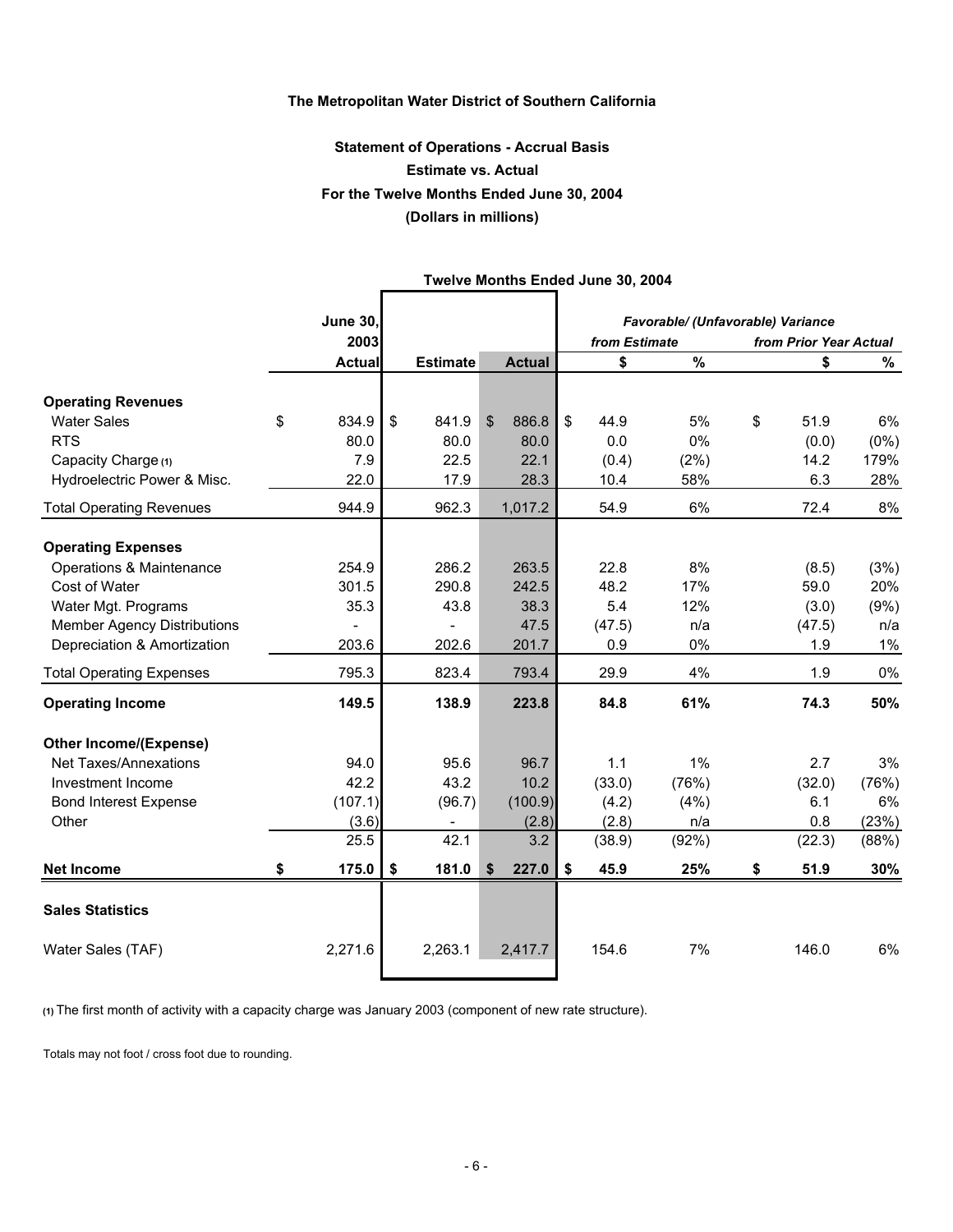### **Estimate vs. Actual - Accrual Basis (Dollars in millions)**

<span id="page-8-0"></span>

|                                           | <b>June 30,</b> |               |                 |                |               |                          |       | Favorable/ (Unfavorable) Variance |                           |        |         |
|-------------------------------------------|-----------------|---------------|-----------------|----------------|---------------|--------------------------|-------|-----------------------------------|---------------------------|--------|---------|
|                                           | 2003            | from Estimate |                 |                |               | <b>Prior Year Actual</b> |       |                                   |                           |        |         |
|                                           | <b>Actual</b>   |               | <b>Estimate</b> |                | <b>Actual</b> |                          | \$    | $\%$                              |                           | \$     | $\%$    |
| <b>Operations &amp; Maintenance</b>       |                 |               |                 |                |               |                          |       |                                   |                           |        |         |
| <b>Fixed</b>                              |                 |               |                 |                |               |                          |       |                                   |                           |        |         |
| Personnel                                 | \$<br>163.7     | \$            | 167.1           | $\mathbb{S}$   | 169.4         | $\frac{1}{2}$            | (2.3) | $(1\%)$ \$                        |                           | (5.8)  | (4%)    |
| Materials & Supplies                      | 16.4            |               | 13.5            |                | 15.4          |                          | (1.9) | (14%)                             |                           | 1.1    | 7%      |
| <b>Professional Services</b>              | 18.5            |               | 20.1            |                | 19.5          |                          | 0.6   | 3%                                |                           | (1.0)  | (6%)    |
| <b>Outside Non-Professional Services</b>  | 11.9            |               | 21.0            |                | 16.8          |                          | 4.3   | 20%                               |                           | (4.9)  | (41%)   |
| Other                                     | 10.7            |               | 16.6            |                | 4.6           |                          | 12.0  | 72%                               |                           | 6.1    | 57%     |
| <b>Total Fixed</b>                        | 221.2           |               | 238.3           |                | 225.7         |                          | 12.6  | 5%                                |                           | (4.5)  | (2%)    |
| <b>Variable</b>                           |                 |               |                 |                |               |                          |       |                                   |                           |        |         |
| <b>Water Treatment Chemicals</b>          | 15.2            |               | 24.9            |                | 21.0          |                          | 3.9   | 16%                               |                           | (5.9)  | (39%)   |
| <b>Utility Costs</b>                      | 18.6            |               | 23.0            |                | 16.7          |                          | 6.3   | 27%                               |                           | 1.8    | 10%     |
| <b>Total Variable</b>                     | 33.7            |               | 47.9            |                | 37.8          |                          | 10.1  | 21%                               |                           | (4.0)  | (12%)   |
| <b>Total Operations &amp; Maintenance</b> | \$<br>254.9     | \$            | 286.2           | \$             | 263.5         | \$                       | 22.8  | 8%                                | $\boldsymbol{\mathsf{s}}$ | (8.5)  | (3%)    |
| <b>Cost of Water</b>                      |                 |               |                 |                |               |                          |       |                                   |                           |        |         |
| Cost of Water                             | \$<br>305.5     | \$            | 290.8           | $\mathfrak{S}$ | 295.6         |                          | (4.9) | (2%)                              |                           | 9.9    | 3%      |
| <b>SWP Prior Year Adjustments</b>         | (3.9)           |               |                 |                | (53.1)        |                          | 53.1  | n/a                               |                           | 49.1   | (1251%) |
| <b>Total</b>                              | \$<br>301.5     | \$            | 290.8           | \$             | 242.5         | \$                       | 48.2  | 17%                               | \$                        | 59.0   | 20%     |
| <b>Capital Investment Plan</b>            | \$<br>206.9     | \$            | 297.4           | \$             | 264.2         | \$                       | 33.2  | 11%                               | \$                        | (57.4) | (28%)   |

**For the Twelve Months Ended June 30, 2004**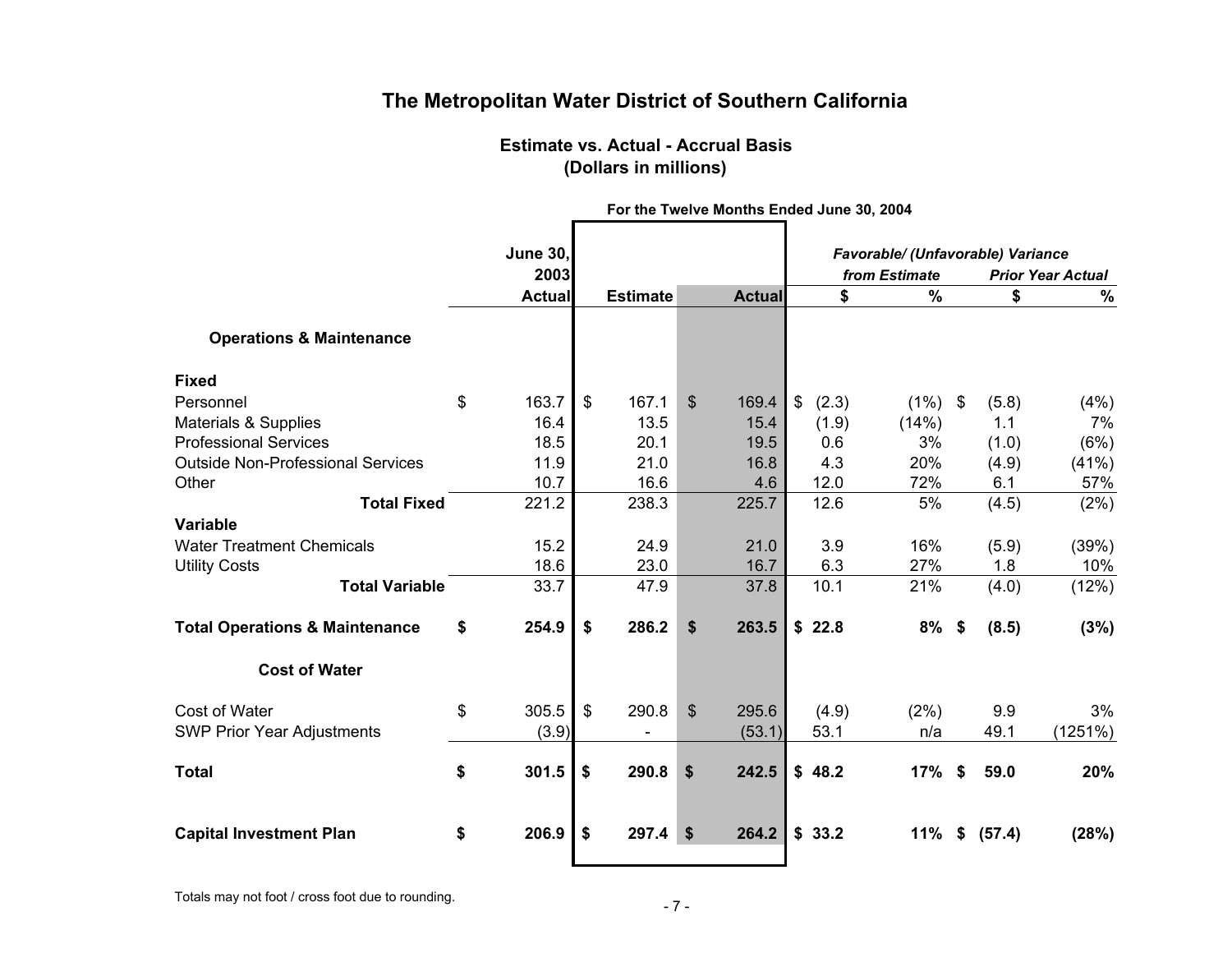## **Operations and Maintenance Fixed and Variable Components - Accrual Basis Estimate vs. Actual (Dollars in millions)**

<span id="page-9-0"></span>

|                                          | June 30, | Twelve Months Ended June 30, 2004 | Favorable/ (Unfavorable) |                      |            |
|------------------------------------------|----------|-----------------------------------|--------------------------|----------------------|------------|
|                                          | 2003     |                                   |                          | <b>Variance from</b> |            |
| Component                                | Actual   | <b>Estimate</b>                   | Actual                   | <b>Estimate</b>      | Prior Year |
| Fixed                                    |          |                                   |                          |                      |            |
| Personnel                                | \$163.7  | \$167.1                           | \$169.4                  | (\$2.3)              | (\$5.8)    |
| <b>Professional Services</b>             | 18.5     | 20.1                              | 19.5                     | 0.6                  | (1.0)      |
| <b>Outside Non-Professional Services</b> | 11.9     | 21.0                              | 16.8                     | 4.3                  | (4.9)      |
| Materials & Supplies                     | 16.4     | 13.5                              | 15.4                     | (1.9)                | 1.1        |
| <b>Communications Expense</b>            | 3.7      | 3.7                               | 3.6                      | 0.1                  | 0.1        |
| <b>Travel Expense</b>                    | 2.1      | 2.3                               | 2.1                      | 0.2                  | (0.0)      |
| Training                                 | 0.7      | 1.0                               | 0.7                      | 0.4                  | 0.1        |
| Memberships & Subscriptions              | 2.5      | 2.8                               | 2.6                      | 0.2                  | (0.0)      |
| <b>Equipment Expensed</b>                | 1.8      | 1.1                               | 1.1                      | 0.0                  | 0.7        |
| <b>Equipment Rents/Leases</b>            | 1.1      | 1.2                               | 1.0                      | 0.2                  | 0.1        |
| Insurance                                | 8.4      | 4.2                               | 5.1                      | (0.9)                | 3.3        |
| <b>Agency Dues</b>                       | 1.4      | 1.6                               | 1.6                      | (0.0)                | (0.2)      |
| Rents/Leases                             | 0.4      | 0.4                               | 0.4                      | (0.1)                | (0.0)      |
| Overhead Credit from Construction        | (16.7)   | (12.6)                            | (18.5)                   | 5.9                  | 1.8        |
| Other                                    | 5.4      | 11.0                              | 5.1                      | 5.9                  | 0.3        |
| <b>Total Fixed Costs</b>                 | 221.2    | 238.3                             | 225.7                    | 12.6                 | (4.5)      |
| Variable                                 |          |                                   |                          |                      |            |
| <b>Water Treatment Chemicals</b>         | 15.2     | 24.9                              | 21.0                     | 3.9                  | (5.9)      |
| <b>Utility Costs:</b>                    |          |                                   |                          |                      |            |
| <b>Utilities</b>                         | 11.9     | 14.1                              | 9.8                      | 4.3                  | 2.2        |
| Sludge Removal                           | 5.7      | 8.0                               | 5.5                      | 2.5                  | 0.2        |
| Permits                                  | 0.9      | 0.9                               | 1.4                      | (0.5)                | (0.5)      |
| <b>Total Variable Costs</b>              | 33.7     | 47.9                              | 37.8                     | 10.1                 | (4.0)      |
| <b>Total O&amp;M</b>                     | \$254.9  | \$286.2                           | \$263.5                  | \$22.8               | (\$8.5)    |
| <b>Water Sales - Thousand Acre-Feet</b>  | 2,271.6  | 2,263.1                           | 2,417.7                  | 154.6                | 146.0      |